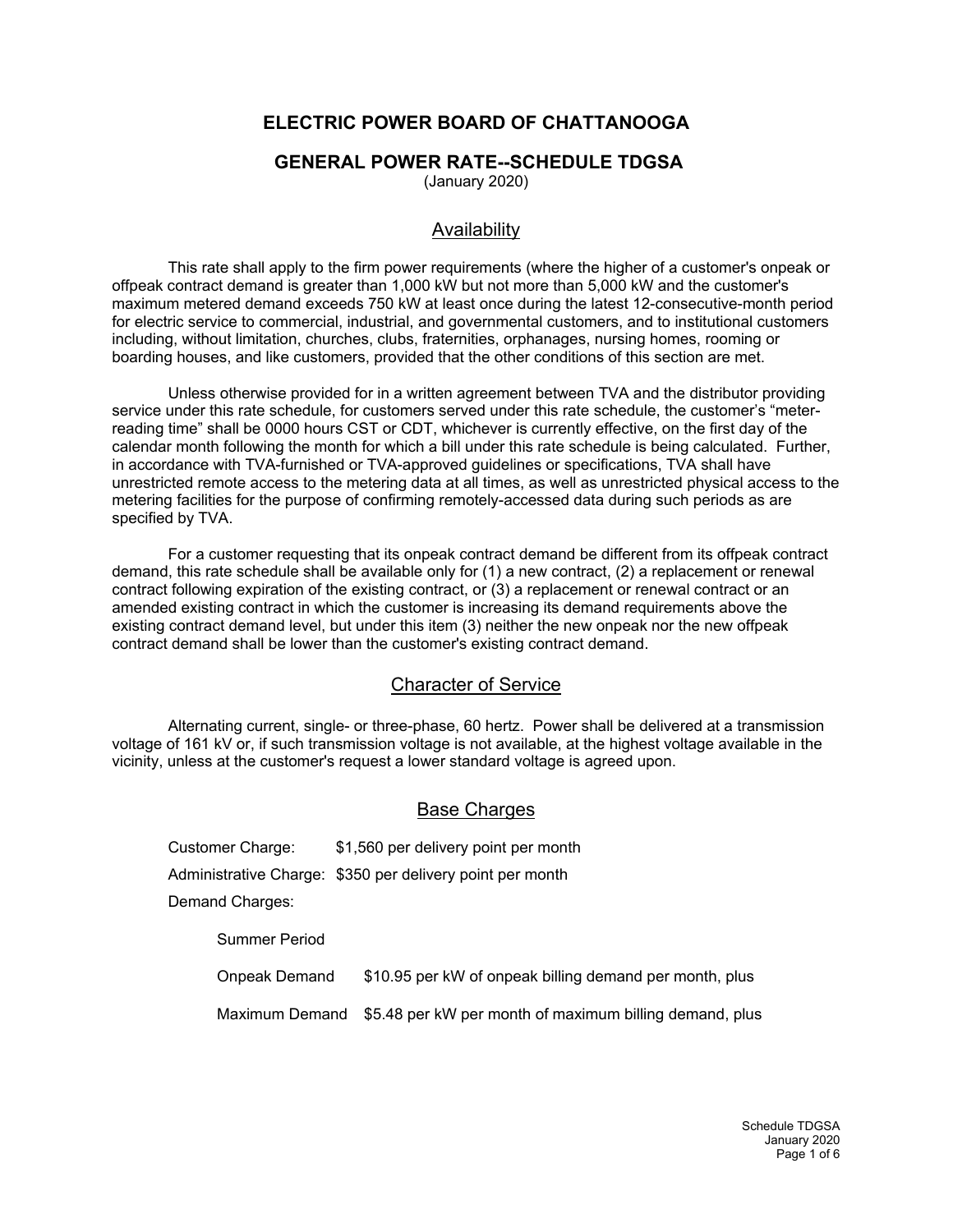| <b>Excess Demand</b>                             | \$10.95 per kW per month of the amount, if any, by which (1) the<br>customer's onpeak billing demand exceeds its onpeak contract<br>demand or (2) the customer's offpeak billing demand exceeds its<br>offpeak contract demand, whichever is higher. |
|--------------------------------------------------|------------------------------------------------------------------------------------------------------------------------------------------------------------------------------------------------------------------------------------------------------|
| <b>Winter Period</b>                             |                                                                                                                                                                                                                                                      |
| <b>Onpeak Demand</b>                             | \$9.99 per kW of onpeak billing demand per month, plus                                                                                                                                                                                               |
| <b>Maximum Demand</b>                            | \$5.48 per kW per month of maximum billing demand, plus                                                                                                                                                                                              |
| <b>Excess Demand</b>                             | \$9.99 per kW per month of the amount, if any, by which (1) the<br>customer's onpeak billing demand exceeds its onpeak contract<br>demand or (2) the customer's offpeak billing demand exceeds its<br>offpeak contract demand, whichever is higher.  |
| <b>Transition Period</b>                         |                                                                                                                                                                                                                                                      |
| <b>Onpeak Demand</b>                             | \$9.99 per kW of onpeak billing demand per month, plus                                                                                                                                                                                               |
| <b>Maximum Demand</b>                            | \$5.48 per kW per month of maximum billing demand, plus                                                                                                                                                                                              |
| <b>Excess Demand</b>                             | \$9.99 per kW per month of the amount, if any, by which (1) the<br>customer's onpeak billing demand exceeds its onpeak contract<br>demand or (2) the customer's offpeak billing demand exceeds its<br>offpeak contract demand, whichever is higher.  |
| Energy Charge:<br><b>Summer Period</b><br>Onpeak | 8.186¢ per kWh per month for all metered onpeak kWh, plus                                                                                                                                                                                            |
| Offpeak                                          |                                                                                                                                                                                                                                                      |
| Block 1                                          | 4.837 $\phi$ per kWh per month for the first 200 hours use of metered<br>onpeak demand multiplied by the ratio of offpeak energy to total                                                                                                            |
| Block 2                                          | energy, plus<br>0.589¢ per kWh per month for the next 200 hours use of metered<br>onpeak demand multiplied by the ratio of offpeak energy to total<br>energy, plus                                                                                   |
| Block 3                                          | 0.286¢ per kWh per month for the hours use of metered onpeak<br>demand in excess of 400 hours multiplied by the ratio of offpeak<br>energy to total energy                                                                                           |
| <b>Winter Period</b><br>Onpeak                   | 6.657 $\phi$ per kWh per month for all metered onpeak kWh, plus                                                                                                                                                                                      |
| Offpeak                                          |                                                                                                                                                                                                                                                      |
| Block 1                                          | 5.133 $\phi$ per kWh per month for the first 200 hours use of metered<br>onpeak demand multiplied by the ratio of offpeak energy to total<br>energy, plus                                                                                            |
| Block 2                                          | 0.589¢ per kWh per month for the next 200 hours use of metered<br>onpeak demand multiplied by the ratio of offpeak energy to total<br>energy, plus                                                                                                   |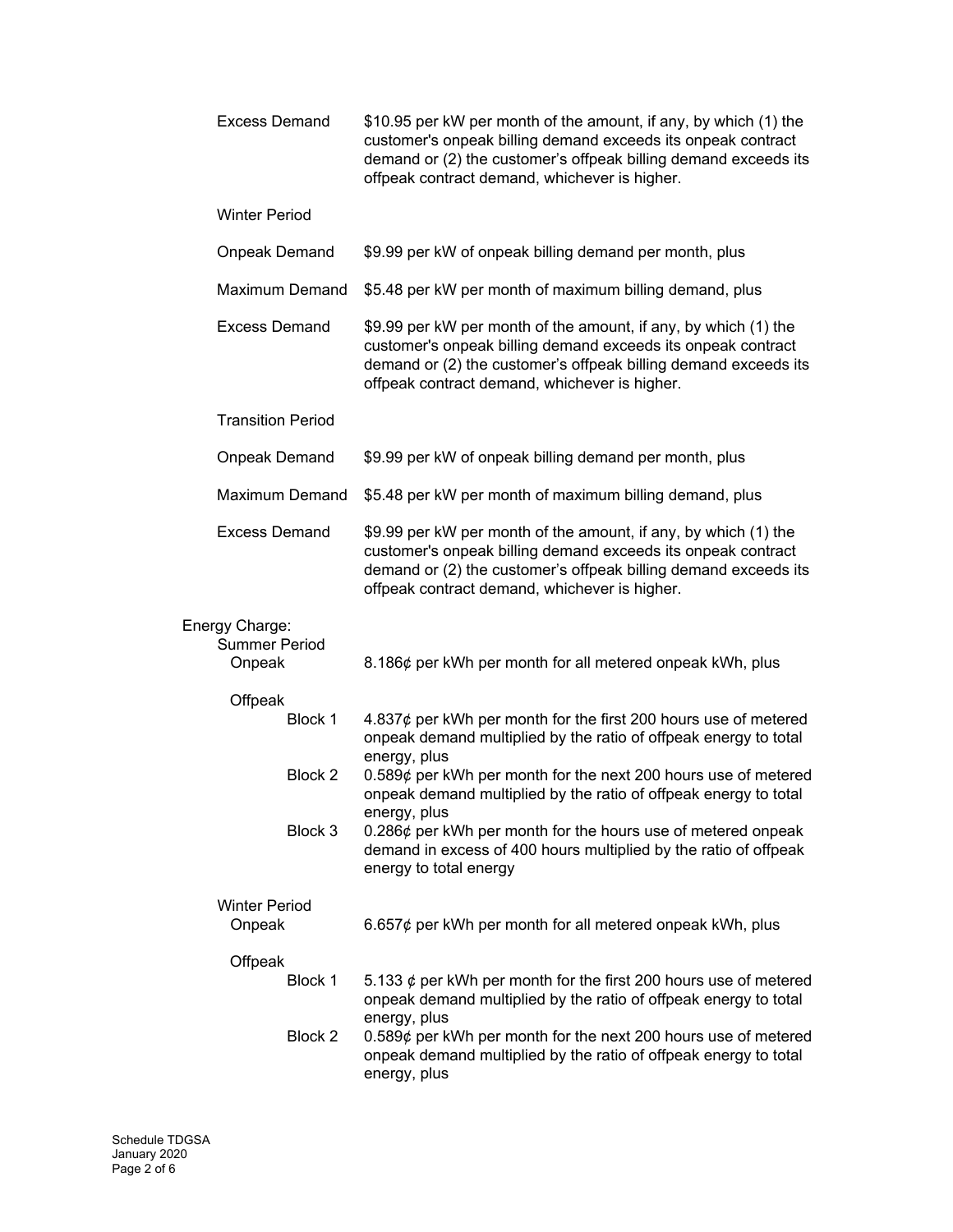| Block 3                            | 0.286¢ per kWh per month for the hours use of metered onpeak<br>demand in excess of 400 hours multiplied by the ratio of offpeak<br>energy to total energy |
|------------------------------------|------------------------------------------------------------------------------------------------------------------------------------------------------------|
| <b>Transition Period</b><br>Onpeak | 5.252¢ per kWh per month for all metered onpeak kWh, plus                                                                                                  |
| Offpeak                            |                                                                                                                                                            |
| Block 1                            | 5.252¢ per kWh per month for the first 200 hours use of metered<br>onpeak demand multiplied by the ratio of offpeak energy to total<br>energy, plus        |
| Block 2                            | 0.589¢ per kWh per month for the next 200 hours use of metered<br>onpeak demand multiplied by the ratio of offpeak energy to total                         |

energy, plus Block 3 0.286¢ per kWh per month for the hours use of metered onpeak demand in excess of 400 hours multiplied by the ratio of offpeak energy to total energy

For the Summer Period, Winter Period, and Transition Period, the offpeak Block 1 energy rate shall be applied to the portion, if any, of the minimum offpeak energy takings amount that is greater than the metered energy.

## Adjustment

The base demand and energy charges shall be increased or decreased in accordance with the current Adjustment Addendum published by TVA.

Loss adjustments are made to the monthly FCA adjustment under the Adjustment Addendum to recognize additional distribution cost of providing service to the retail customers. The loss factors applied to customers that own the transformation facilities and take service at the bulk transmission of 161 kV or higher shall be set to 0%.

## Facilities Rental Charge

There shall be no facilities rental charge under this rate schedule for delivery at bulk transmission voltage levels of 161 kV or higher. For delivery at less than 161 kV, there shall be added to the customer's bill a facilities rental charge. This charge shall be 36¢ per kW per month except for delivery at voltages below 46 kV, in which case the charge shall be 93¢ per kW per month for the first 10,000 kW and 73¢ per kW per month for the excess over 10,000 kW. Such charge shall be applied to the higher of (1) the highest billing demand established during the latest 12-consecutive-month period or (2) the customer's currently effective onpeak or offpeak contract demand, whichever is higher, and shall be in addition to all other charges under this rate schedule, including minimum bill charges.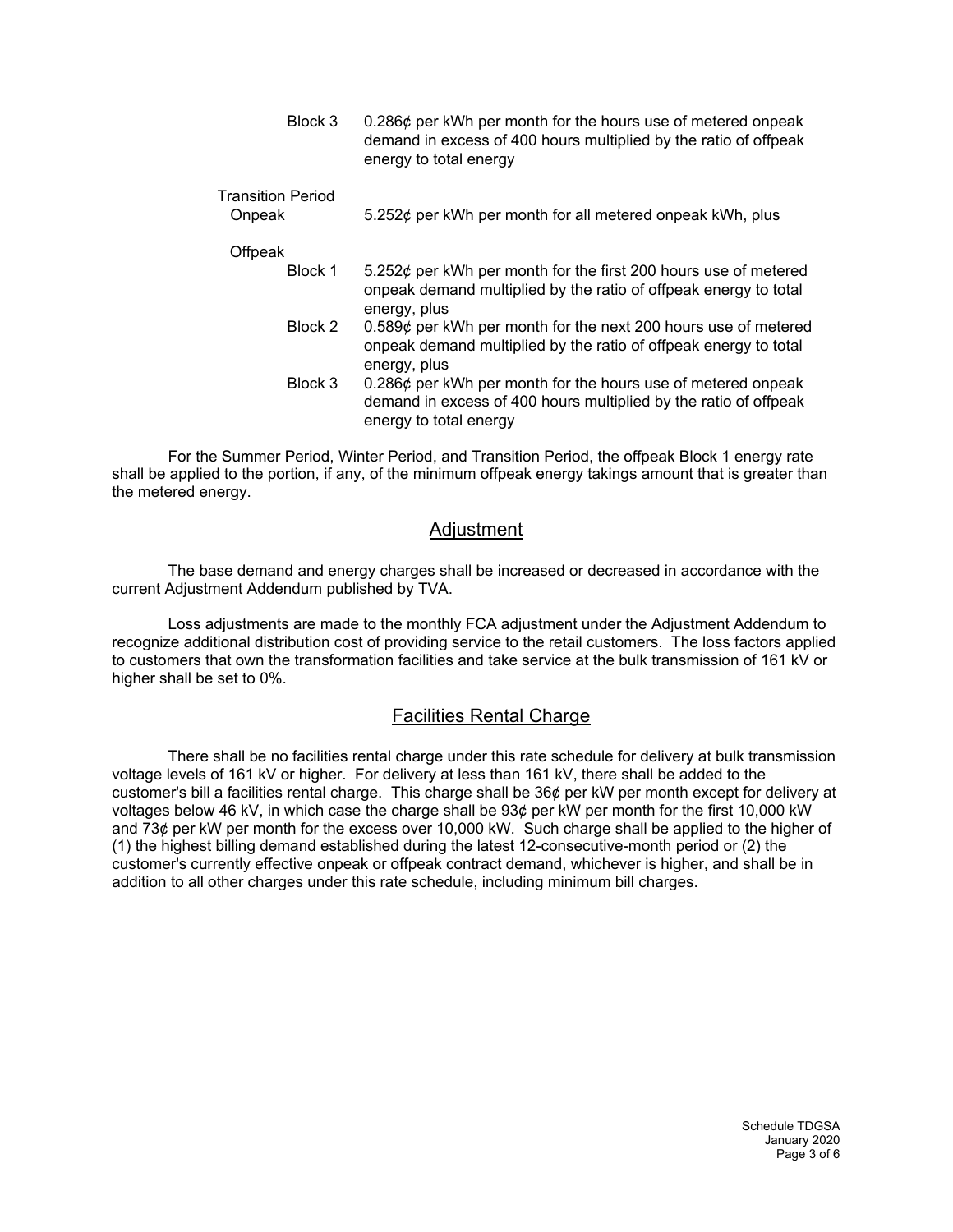# Reactive Demand Charges

If the reactive demand (in kVAR) is lagging during the 30-consecutive-minute period beginning or ending on a clock hour of the month in which the customer's highest metered demand occurs, there shall be added to the customer's bill a reactive charge of \$1.46 per kVAR of the amount, if any, by which the reactive demand exceeds 33 percent of such metered demand. If the reactive demand (in kVAR) is leading during the 30-consecutive-minute period beginning or ending on a clock hour of the month in which the customer's lowest metered demand (excluding any metered demands which are less than 25 percent of the highest metered demand) occurs, there shall be added to the customer's bill a reactive charge of \$1.14 per kVAR of the amount of reactive demand. Such charges shall be in addition to all other charges under this rate schedule, including minimum bill charges.

## Determination of Seasonal Periods

Summer Period shall mean the June, July, August, and September billing months. Winter Period shall mean the December, January, February, and March billing months. Transition Period shall mean the April, May, October, and November billing months.

## Determination of Onpeak and Offpeak Hours

Except for Saturdays, Sundays, November 1, and the weekdays that are observed as Federal holidays for New Year's Day, Memorial Day, Independence Day, Labor Day, Thanksgiving Day, and Christmas Day, Onpeak hours for each day shall for purposes of this rate schedule be from 1 p.m. to 7 p.m. during the months of April, May, June, July, August, September and October and from 4 a.m. to 10 a.m. during the months of January, February, March, November, and December. For all other hours of each day and all hours of such excepted days shall be offpeak hours. Such times shall be Central Standard Time or Central Daylight Time, whichever is then in effect. Said onpeak and offpeak hours are subject to change by TVA. In the event TVA determines that such changed onpeak and offpeak hours are appropriate, it shall so notify Distributor at least 12 months prior to the effective date of such changed hours.

## Determination of Onpeak and Offpeak Demands, Maximum Metered Demand, and Energy Amounts

The onpeak and offpeak kWh for any month shall be the energy amounts taken during the respective hours of the month designated under this rate schedule as onpeak and offpeak hours; provided, however, that notwithstanding the metered energy amount, the offpeak energy for any month shall in no case be less than the product of (1) the offpeak billing demand as calculated in the last paragraph below and (2) 110 hours (reflecting a 15 percent load factor applied to the average number of hours in a month).

Distributor shall meter the onpeak and offpeak demands in kW of all customers taking service under this rate schedule. The onpeak metered demand and offpeak metered demand for any month shall be determined separately for the respective hours of the month designated under this rate schedule as onpeak and offpeak hours and, in each case, shall be the highest average during any 30-consecutiveminute period beginning or ending on a clock hour.

Except as provided below, (1) the onpeak billing demand shall be the highest onpeak metered demand in the month, (2) the offpeak billing demand shall be the highest offpeak metered demand in the month, and (3) the maximum billing demand shall be the higher of the onpeak billing demand or offpeak billing demand in the month.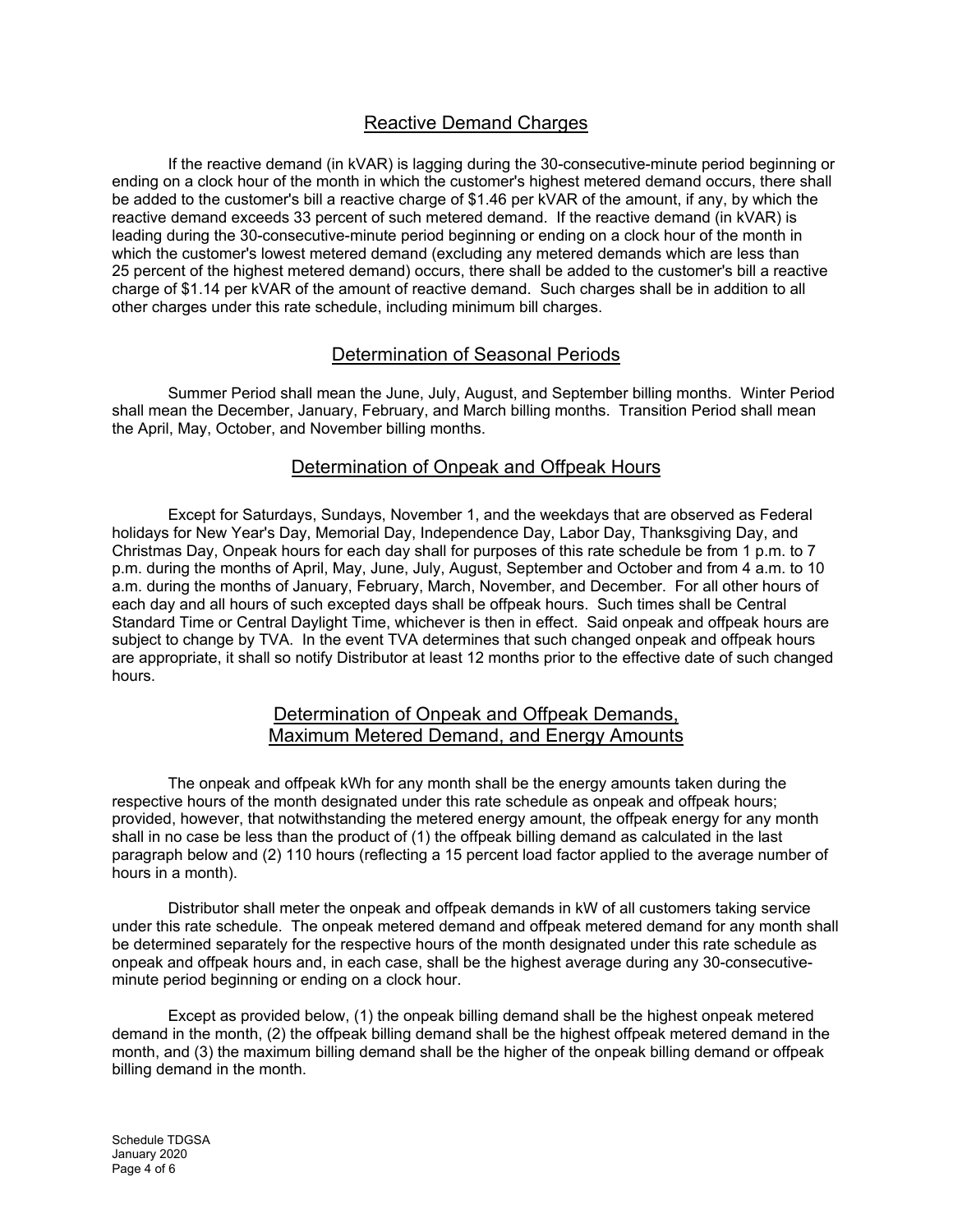The onpeak billing demand shall in no case be less than the sum of (1) 30 percent of the first 5,000 kW and (2) 40 percent of any kW in excess of 5,000 kW of the higher of the currently effective onpeak contract demand or the highest onpeak billing demand established during the preceding 12 months.

The offpeak billing demand shall in no case be less than the sum of (1) 30 percent of the first 5,000 kW and (2) 40 percent of any kW in excess of 5,000 kW of the higher of the currently effective offpeak contract demand or the highest offpeak billing demand established during the preceding 12 months.

### Minimum Bill

The monthly bill under this rate schedule, excluding any facilities rental charges and any reactive charges, shall not be less than the sum of (1) the base customer charge and administrative charge, (2) the portion of the base demand charge, as adjusted, applicable to onpeak billing demand applied to the customer's onpeak billing demand, (3) the portion of the base demand charge, as adjusted, applicable to maximum billing demand applied to the to the customer's maximum billing demand, (4) the base onpeak energy charge, as adjusted, applied to the customer's onpeak energy takings, and (5) the base offpeak energy charge, as adjusted, applied to the higher of customer's actual offpeak energy takings or the minimum offpeak energy takings amount provided for in the first paragraph of the section of this rate schedule entitled "Determination of Onpeak and Offpeak Demands, Maximum Metered Demand, and Energy Amounts." Notwithstanding the foregoing, amounts calculated under any fuel cost adjustment that is included in the Adjustment Addendum shall not be applied to any billed offpeak energy that exceeds the metered offpeak energy.

Excess demand charges are excluded from this calculation.

Distributor may require minimum bills higher than those stated above, including, without limitation, charges to cover any additional metering and related costs.

#### Contract Requirement

Customers whose demand requirements exceed 1,000 kW shall be required to execute contracts and such contracts shall be for an initial term of at least 1 year. The customer shall contract for its maximum requirements, which shall not exceed the amount of power capable of being used by customer, and Distributor shall not be obligated to supply power in greater amount at any time than the customer's currently effective onpeak or offpeak contract demand. If the customer uses any power other than that supplied by Distributor under this rate schedule, the contract may include other special provisions. The rate schedule in any power contract shall be subject to adjustment, modification, change, or replacement from time to time as provided under the power contract between Distributor and TVA.

After having received service for at least 1 year under this rate schedule, the customer, subject to appropriate amendments in its power contract with Distributor, may receive service under the General Power Rate--Schedule GSA. In such case the term of the power contract shall remain the same and the contract demand for service under the General Power Rate--Schedule GSA shall not be less than the onpeak contract demand in effect when service was taken under this rate schedule.

## Payment

Bills under this rate schedule will be rendered monthly. Any amount of the bill that is unpaid after the due date specified on bill may be subject to additional charges under Distributor's standard policy.